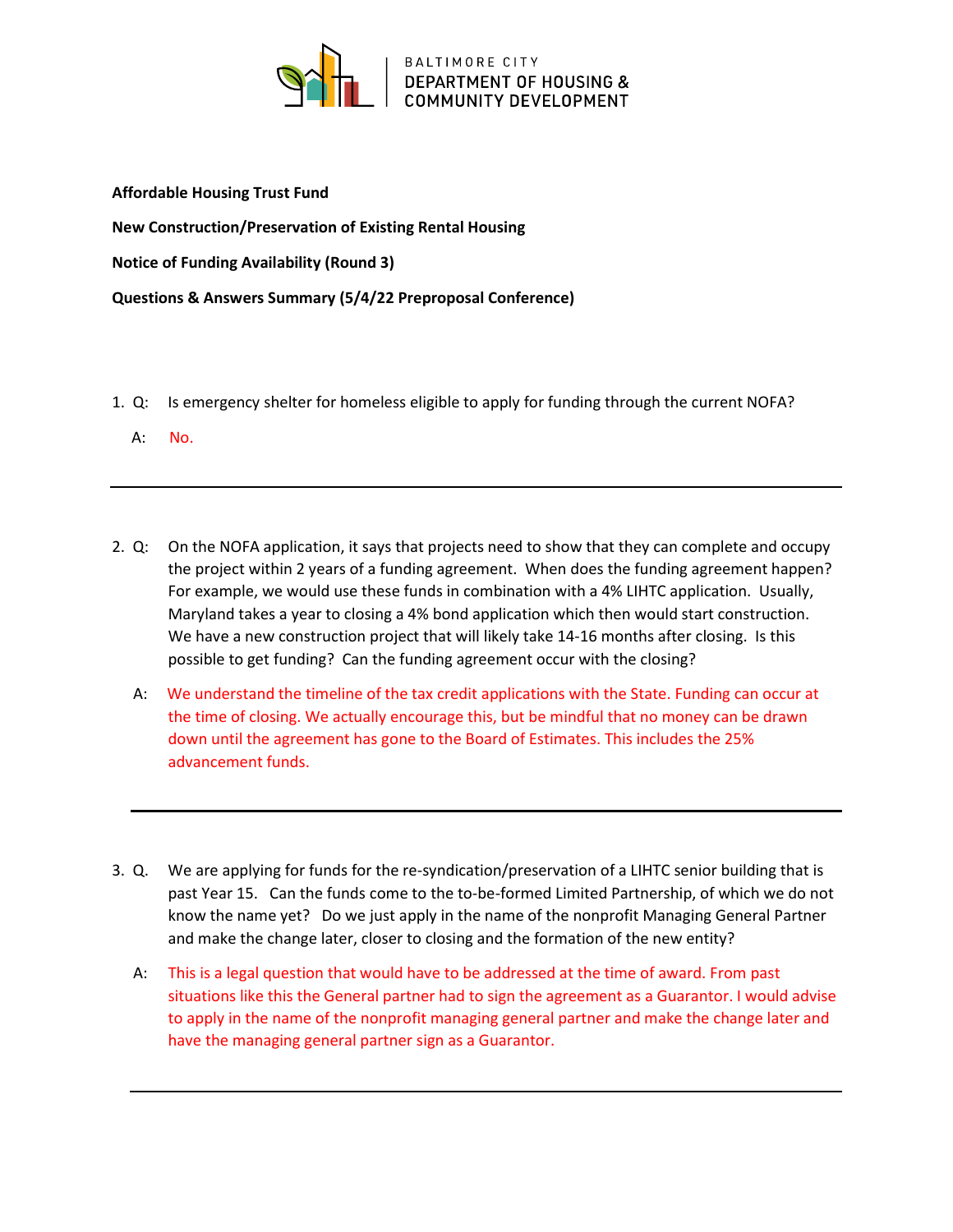

- 4. Q. For projects that are using LIHTC and have applied to the state for same, can we just use the CDA form 202 in lieu of the budget spreadsheets provided?
	- A. Yes
- 5. Q: Does an applicant need to be a non-profit or a land trust in order to apply for these funds?
	- A: Non-profit, for profit or joint ventures are eligible to apply for this NOFA. Non-profit or land trust is not a requirement for this funding.
- 6. Q: How was the NOFA released? I am on several Baltimore DHCD email distribution lists and I did not receive notice that the NOFA was released until May 5, a day after the pre-proposal conference. I would like to be included on any future release of information regarding the AHTF.
	- A: It was released via DHCD's website and announced via press release and at the monthly commission meeting. We are aware of the issues with the mailing list and are working with our communications team to make sure all future announcements are sent in a timely manner.
- 7. Q: Will a recording of the pre-proposal conference be made available for review?
	- A: Yes, a recording and written summary of the NOFA Q&A's can be found on the Trust Fund webpage. Affordable Housing Trust Fund NOFA webpage.
- 8. Q: Are projects intending to utilize equity from 9% or 4% low-income housing tax credits eligible for funding under the NOFA?
	- A: Yes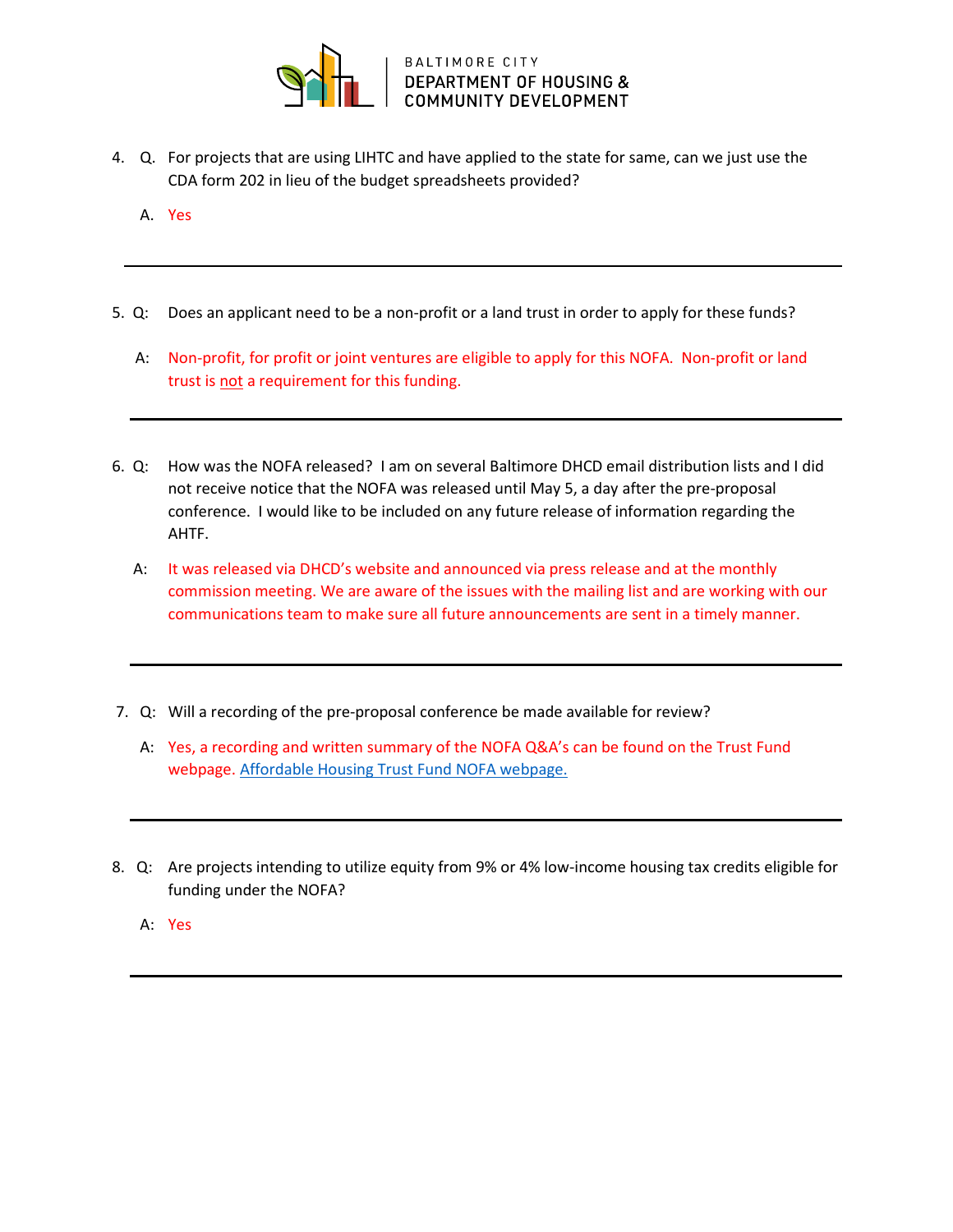

- 9. Q: Are projects that were submitted in the most recent 9% LIHTC application round (May 2022) be eligible for AHTF funding?
	- A: Yes
- 10. Q: Will projects currently under construction but facing cost increases due to pandemic, supply chain, and/or inflation be considered eligible for AHTF funding?
	- A: Yes, as long as the project has not already been awarded AHTF funds. If your project was awarded AHTF funds in rounds 1 and 2, assistance is being considered for construction cost increases.
- 11. Q: How will these funds be awarded to a project? Will the funds be a loan to the project from Mayor and City Council or will the funds be a grant? If a loan, what are the terms of the loan? Will the funds be allowed to be subordinate to other proposed or existing financing?
	- A: This depends on the particulars of your project and other financing that it receives. After review of your project and the pro forma, if there is money left to pay the City back it will most likely be a loan. Terms of the loan will be set at the time of agreement preparation. Trust Funds can be subordinated.
- 12. Q: What is the expected length of time between an award of funds and execution of a Funding Agreement and/or Board of Estimates approval of the transaction?
	- A: 3 to 6 months if there are no issues holding up the process and if the project can be completed and occupied within 24 months.
- 13. Q: Is delivery of services (after-school programs, job training, GED programs, financial counseling, etc) to renters at an existing affordable rental property an eligible use of AHTF funding?
	- A: No. See list of eligible uses via the NOFA posted on DHCD's website.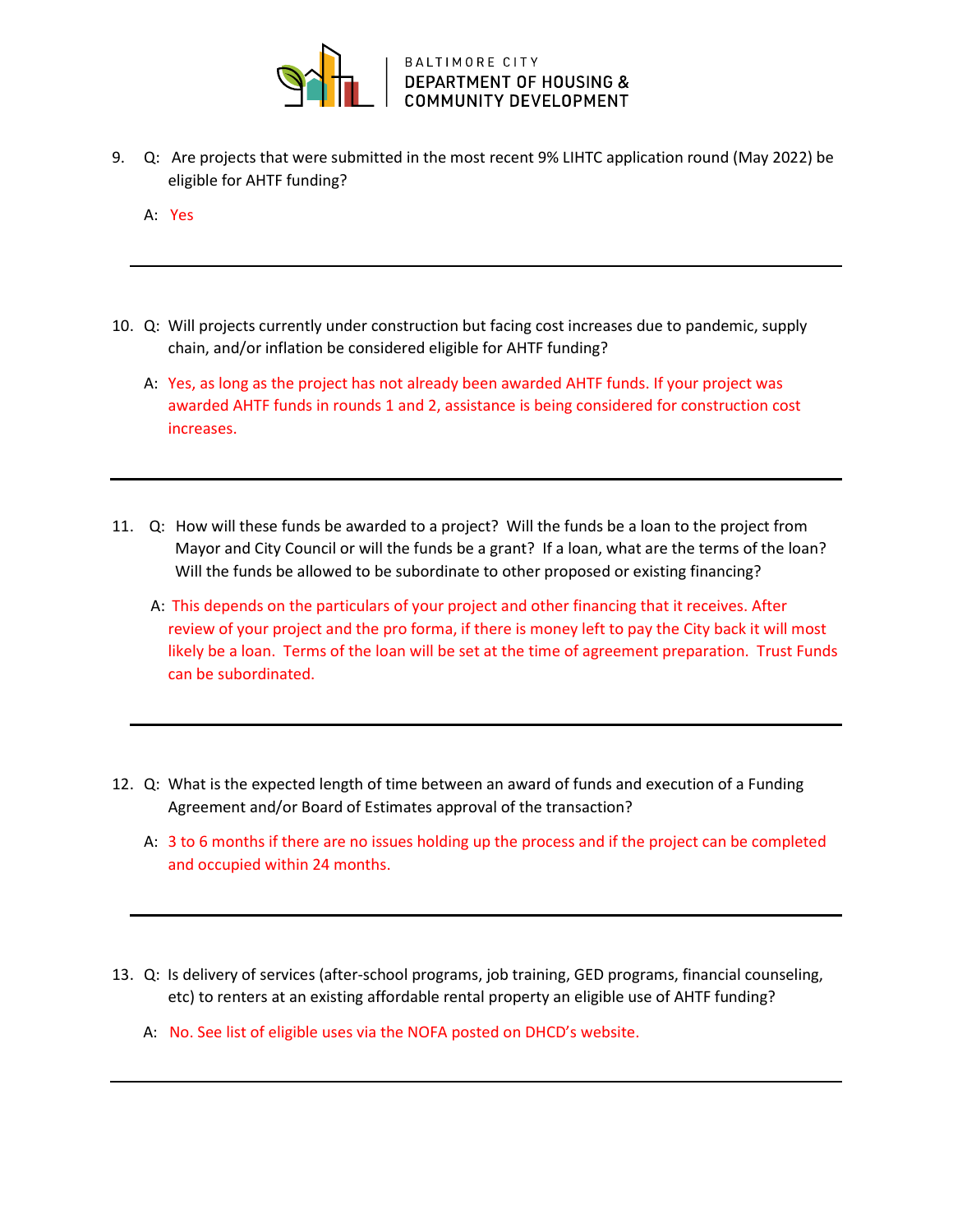

## BALTIMORE CITY<br>DEPARTMENT OF HOUSING & **COMMUNITY DEVELOPMENT**

- 14. Q: Are there substantial differences between the requirements of this and the prior NOFA rounds?
	- A: There's no substantial differences between this and previous NOFA rounds. However, bonus points increased from 4 to 10 points for projects developing 30% AMI units this round. Also, the maximum funding amount has been increased from \$750K to \$1 million per project.
- 15. Q: Can these funds be used to purchase City-owned property?
	- A: No.
- 16. Q: What's the website where this NOFA can be accessed?
	- A: Notices of Funding Availability | Baltimore City Department of Housing & Community Development
- 17. Q: Can I apply for this funding source if I've already started construction on a project or is this funding only for future projects?
	- A: Yes, projects that are underway are eligible for this source of funding, however, these funds can only be used for eligible costs incurred after the date of award.
- 18. Q: Is there a rubric for partial scoring or more details on the variance in scoring, based on how much of the requirements are being met?
	- A: Each review panelist will determine how much of the total amount of points have been fulfilled. Partial points may be considered for future NOFAs.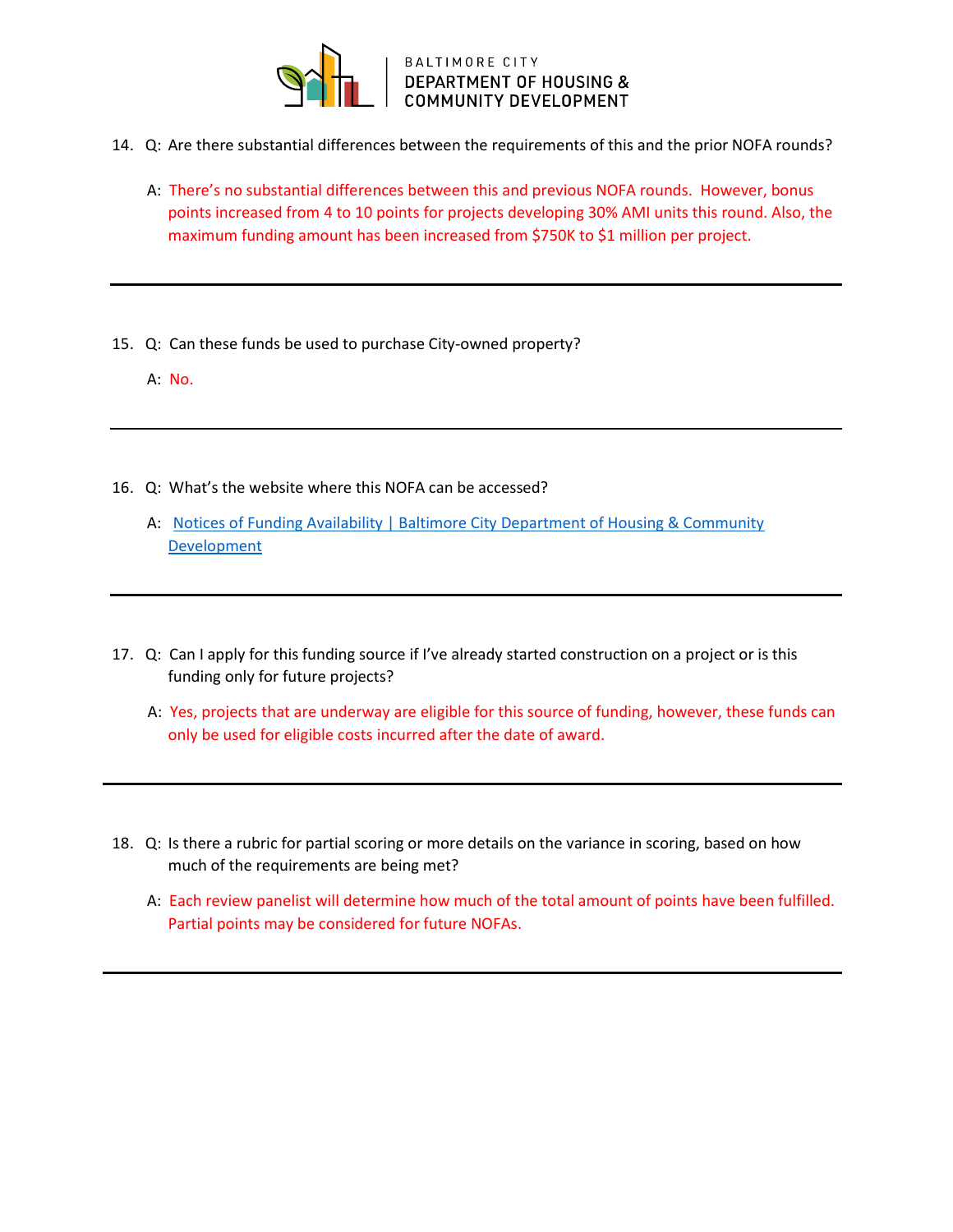

- 19. Q: Can we apply for additional funds on a project that has already been awarded in a previous NOFA round?
	- A: You cannot receive more than one award for the same project. However, previous awardees may be eligible for additional funding, as DHCD is aware of and working to address increased construction costs that have impacted these projects.
- 20. Q: We have 14 continuous properties on one block that will be consolidated into 2 separate legal addresses. Would that be considered 2 projects or one, even though construction will be occurring at the same time?
	- A: As long as the project is under the same legal entity/owner, it would be considered one project, even if there are multiple addresses within that project.
- 21. Q: Do we have to apply for this funding source prior to pulling permits?
	- A: No, you don't need to apply prior to pulling permits, but costs incurred before the award date will not be eligible for reimbursement.
- 22. Q: Is this award a loan to be paid back or a grant?
	- A: Trust funds may be structured as a grant or loan, depending on the specifics of the project. For example, some projects receiving Low Income Housing Tax Credits (LIHTC) have requested a loan to support the in-basis on tax credits.
- 23. Q: Can these funds be used for construction, rehabilitation and partial acquisition? And if yes, how should the application be structured to receive funds as a grant and loan, if awarded?
	- A: The funds can be used for construction, rehab and acquisition. Historically, the funds have been issued as a grant or a loan.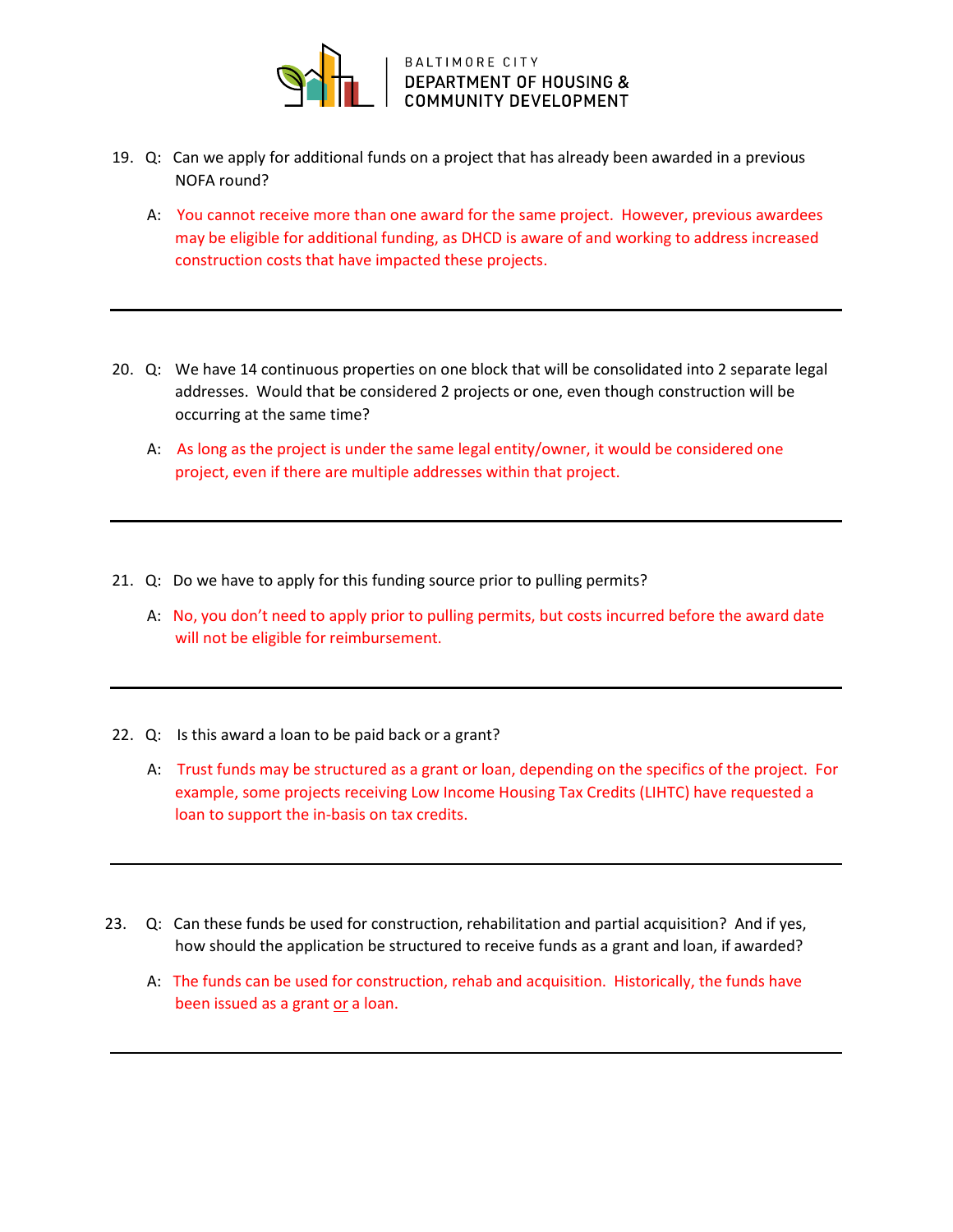

BALTIMORE CITY<br>DEPARTMENT OF HOUSING & **COMMUNITY DEVELOPMENT** 

- 24. Q: What's the turnaround time from the award decision to accessing the funds for acquisition?
	- A: The application deadline is June 10. Awards will be announced in August. If awarded, the turnaround time for getting through the process to funding disbursement will depend on the specifics and status of your project.
- 25. Q: Who do I contact if I have any additional questions on the NOFA?
	- A: Additional questions can be sent to **DHCD.AHTFNOFA@baltimorecity.gov** no later than May 6, 2022. Questions and answers will be posted on the AHTF NOFA webpage Notices of Funding Availability | Baltimore City Department of Housing & Community Development by May 16, 2022.
- 26. Q: If I'm acquiring City-Owned properties, would that disqualify me from an award from this funding source?
	- A: Acquiring City-owned property does not disqualify you from being awarded, you just can't use these funds to acquire City-owned property. For example, if you've already acquired the Cityowned property, construction costs would be an eligible use of these funds.
- 27. Q: If I'm requesting funds for acquisition, should I acquire the property and use the funds as reimbursement on the acquisition or can I submit a contract of sale for the acquisition as a part of the application?
	- A: The 25% advance can be used for acquisition, but you must have site control for the property (contract of sale). You can also acquire the property and use the funds for reimbursement, but in either case, the acquisition must occur after the award date for those costs to be covered.
- 28. Q: We buy, renovate and sell homes to investors, and we also provide section 8 property management for the owner/investors. Would we qualify for these funds?